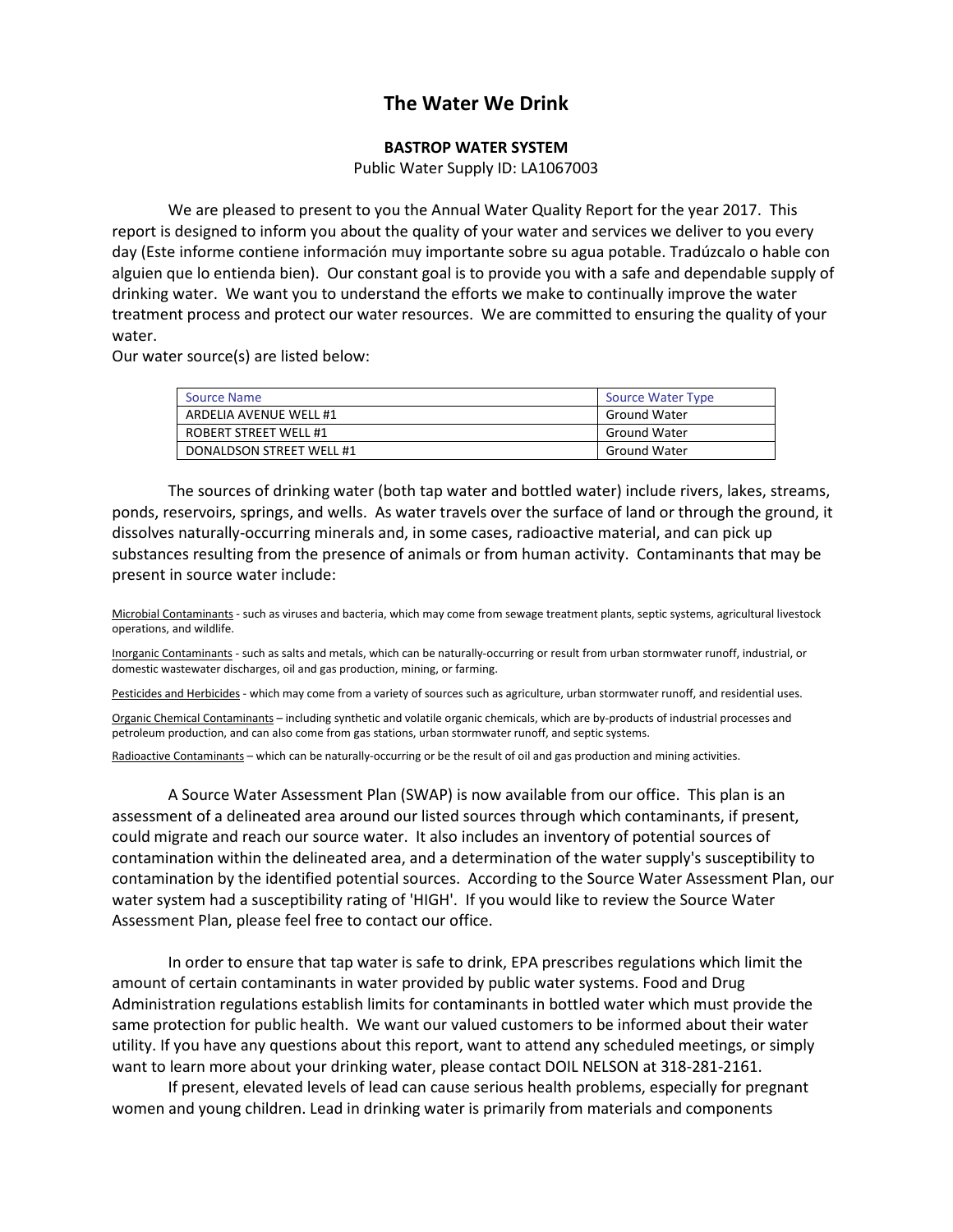associated with service lines and home plumbing. BASTROP WATER SYSTEM is responsible for providing high quality drinking water, but cannot control the variety of materials used in plumbing components. When your water has been sitting for several hours, you can minimize the potential for lead exposure by flushing your tap for 30 seconds to 2 minutes before using water for drinking or cooking. If you are concerned about lead in your water, you may wish to have your water tested. Information on lead in drinking water, testing methods, and steps you can take to minimize exposure is available from the Safe Drinking Water Hotline or at [http://www.epa.gov/safewater/lead.](http://www.epa.gov/safewater/lead)

The Louisiana Department of Health and Hospitals - Office of Public Health routinely monitors for constituents in your drinking water according to Federal and State laws. The tables that follow show the results of our monitoring during the period of January 1st to December 31st, 2017. Drinking water, including bottled water, may reasonably be expected to contain at least small amounts of some contaminants. The presence of contaminants does not necessarily indicate that water poses a health risk.

In the tables below, you will find many terms and abbreviations you might not be familiar with. To help you better understand these terms, we've provided the following definitions:

Parts per million (ppm) or Milligrams per liter (mg/L) – one part per million corresponds to one minute in two years or a single penny in \$10,000.

Parts per billion (ppb) or Micrograms per liter (ug/L) – one part per billion corresponds to one minute in 2,000 years, or a single penny in \$10,000,000.

Picocuries per liter ( $pCi/L$ ) – picocuries per liter is a measure of the radioactivity in water.

Treatment Technique (TT) – an enforceable procedure or level of technological performance which public water systems must follow to ensure control of a contaminant.

Action level (AL) – the concentration of a contaminant that, if exceeded, triggers treatment or other requirements that a water system must follow.

Maximum contaminant level (MCL) – the "Maximum Allowed" MCL is the highest level of a contaminant that is allowed in drinking water. MCL's are set as close to the MCLG's as feasible using the best available treatment technology.

Maximum contaminant level goal (MCLG) – the "Goal" is the level of a contaminant in drinking water below which there is no known or expected risk to human health. MCLG's allow for a margin of safety.

Maximum residual disinfectant level (MRDL) – The highest level of a disinfectant allowed in drinking water. There is convincing evidence that addition of a disinfectant is necessary for control of microbial contaminants.

Maximum residual disinfectant level goal (MRDLG) – The level of a drinking water disinfectant below which there is no known or expected risk to health. MRDLGs do not reflect the benefits of the use of disinfectants to control microbial contaminants.

Level 1 assessment - A study of the water system to identify potential problems and determine (if possible) why total coliform bacteria have been found in our water system.

Level 2 Assessment - A very detailed study of the water system to identify potential problems and determine (if possible) why an E. coli MCL violation has occurred and/or why total coliform bacteria have been found in our water system on multiple occasions.

## During the period covered by this report we had the below noted violations.

| Perioo<br>$\sim$<br>npliance<br>، ست                                                     | Analyt<br>Alla.<br>. | $\mathbf{m}$ |  |  |  |  |  |
|------------------------------------------------------------------------------------------|----------------------|--------------|--|--|--|--|--|
| $\cdots$<br>2017<br>No<br>Violations<br>. Year of .<br>. Calendar<br>s Occurred in the C |                      |              |  |  |  |  |  |

Our water system tested a minimum of 15 samples per month in accordance with the Total Coliform Rule for microbiological contaminants. During the monitoring period covered by this report, we had the following noted detections for microbiological contaminants: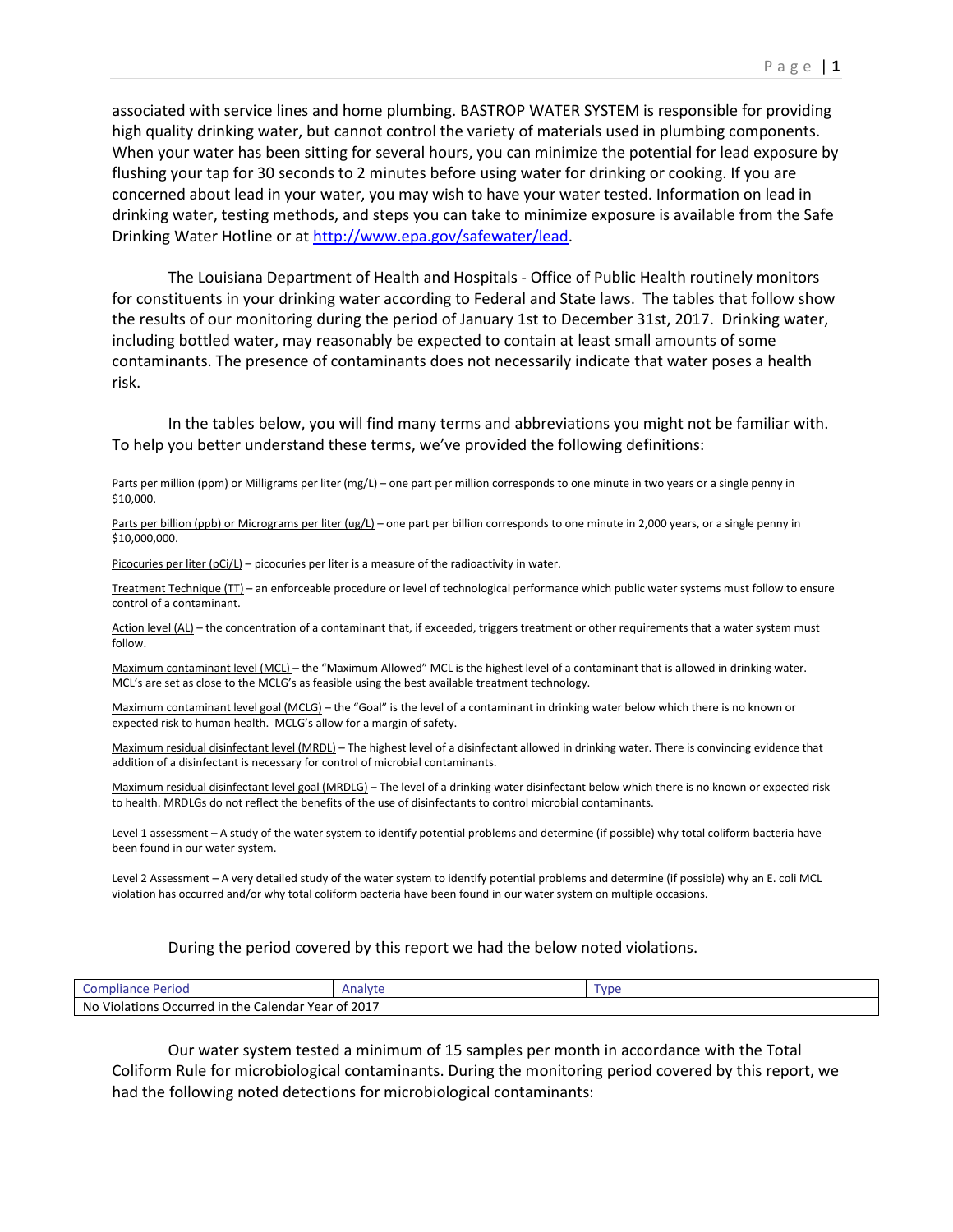| <b>Disinfectant</b> | Date | <b>Highest</b><br>RAA | Unit | Range                    | <b>MRDL</b> | <b>MRDLG</b> | <b>Typical Source</b>                   |
|---------------------|------|-----------------------|------|--------------------------|-------------|--------------|-----------------------------------------|
| Chlorine            | 2017 | 1.34                  | Ppm  | $\cdot$ 1.61<br>$0.93 -$ |             | 4            | Water additive used to control microbes |

| Microbiol<br>ogical | Date | Result             | <b>MCL</b>                                                                                                                                                                                                                                            | <b>MCLG</b> | <b>Typical</b><br>Source           |
|---------------------|------|--------------------|-------------------------------------------------------------------------------------------------------------------------------------------------------------------------------------------------------------------------------------------------------|-------------|------------------------------------|
| E. Coli             | 2017 | Positive<br>sample | Routine and repeat samples are total coliform-positive and either is E.<br>coli-positive or system fails to take repeat samples following E. coli<br>positive routine sample or system fails to analyze total coliform Positive<br>sample for E. coli | 0           | Human and<br>animal fecal<br>waste |

In the tables below, we have shown the regulated contaminants that were detected. Chemical Sampling of our drinking water may not be required on an annual basis; therefore, information provided in this table refers back to the latest year of chemical sampling results.

| Regulated<br>Contaminants             | Collection<br>Date | <b>Highest</b><br>Value | Range             | Unit | <b>MCL</b>     | <b>MCLG</b>    | <b>Typical Source</b>                                                                                                           |  |  |  |
|---------------------------------------|--------------------|-------------------------|-------------------|------|----------------|----------------|---------------------------------------------------------------------------------------------------------------------------------|--|--|--|
| ARSENIC                               | 3/16/2015          | 0.72                    | 0.72              | ppb  | 10             | $\Omega$       | Erosion of natural deposits; Runoff from<br>orchards; Runoff from glass and electronics<br>production wastes                    |  |  |  |
| <b>BARIUM</b>                         | 3/16/2015          | 0.12                    | $0.063 -$<br>0.12 | ppm  | $\overline{2}$ | $\overline{2}$ | Discharge of drilling wastes; Discharge from<br>metal refineries; Erosion of natural deposits                                   |  |  |  |
| <b>FLUORIDE</b>                       | 3/16/2015          | 0.23                    | $0.1 -$<br>0.23   | ppm  | 4              | 4              | Erosion of natural deposits; Water additive<br>which promotes strong teeth; Discharge from<br>fertilizer and aluminum factories |  |  |  |
| NITRATE-NITRITE                       | 10/26/2017         | 1.5                     | $0.94 -$<br>1.5   | ppm  | 10             | 10             | Runoff from fertilizer use; Leaching from septic<br>tanks, sewage; Erosion of natural deposits                                  |  |  |  |
| SELENIUM                              | 3/16/2015          | 0.65                    | 0.65              | ppb  | 50             | 50             | Discharge from petroleum and metal<br>refineries; Erosion of natural deposits;<br>Discharge from mines                          |  |  |  |
| <b>TETRACHLOROETHY</b><br><b>LENE</b> | 3/16/2015          | 0.95                    | 0.95              | ppb  | 5              | $\Omega$       | Discharge from factories and dry cleaners                                                                                       |  |  |  |

| Radionuclides                                               | Collection<br>Date | <b>Highest</b><br>Value | Range | Unit | <b>MCL</b> | <b>MCLG</b> | $^\mathsf{T}$ vpical J<br>' Source |  |
|-------------------------------------------------------------|--------------------|-------------------------|-------|------|------------|-------------|------------------------------------|--|
| No Detected Results were Found in the Calendar Year of 2017 |                    |                         |       |      |            |             |                                    |  |

| Lead and<br>Copper     | <b>Date</b> | 90 <sup>TH</sup><br>Percentile | Range       | Unit | <b>AL</b> | <b>Sites</b><br><b>Over AL</b> | <b>Typical Source</b>                                                                                        |
|------------------------|-------------|--------------------------------|-------------|------|-----------|--------------------------------|--------------------------------------------------------------------------------------------------------------|
| COPPER,<br><b>FREE</b> | 2018        | 0.1                            | $0.1 - 1.3$ | ppm  | 1.3       | 0                              | Corrosion of household plumbing systems;<br>Erosion of natural deposits; Leaching from wood<br>preservatives |
| <b>LEAD</b>            | 2018        |                                | $1 - 6$     | ppb  | 15        | 2                              | Corrosion of household plumbing systems;<br>Erosion of natural deposits                                      |

| <b>Disinfection</b><br><b>Byproducts</b> | Sample Point            | Period | <b>Highest</b><br><b>LRAA</b> | Range            | Unit | <b>MCL</b> | <b>MCLG</b> | <b>Typical Source</b>                        |
|------------------------------------------|-------------------------|--------|-------------------------------|------------------|------|------------|-------------|----------------------------------------------|
| TOTAL HALOACETIC<br>ACIDS (HAA5)         | <b>INDUSTRIAL DRIVE</b> | 2017   | 0                             | $0 - 0$          | ppb  | 60         | 0           | By-product of drinking<br>water disinfection |
| TOTAL HALOACETIC<br>ACIDS (HAA5)         | TEAKWOOD                | 2017   |                               | $0.78 -$<br>0.78 | ppb  | 60         | 0           | By-product of drinking<br>water disinfection |
| <b>TTHM</b>                              | <b>INDUSTRIAL DRIVE</b> | 2017   | 0                             | $0 - 0$          | ppb  | 80         | 0           | By-product of drinking<br>water chlorination |